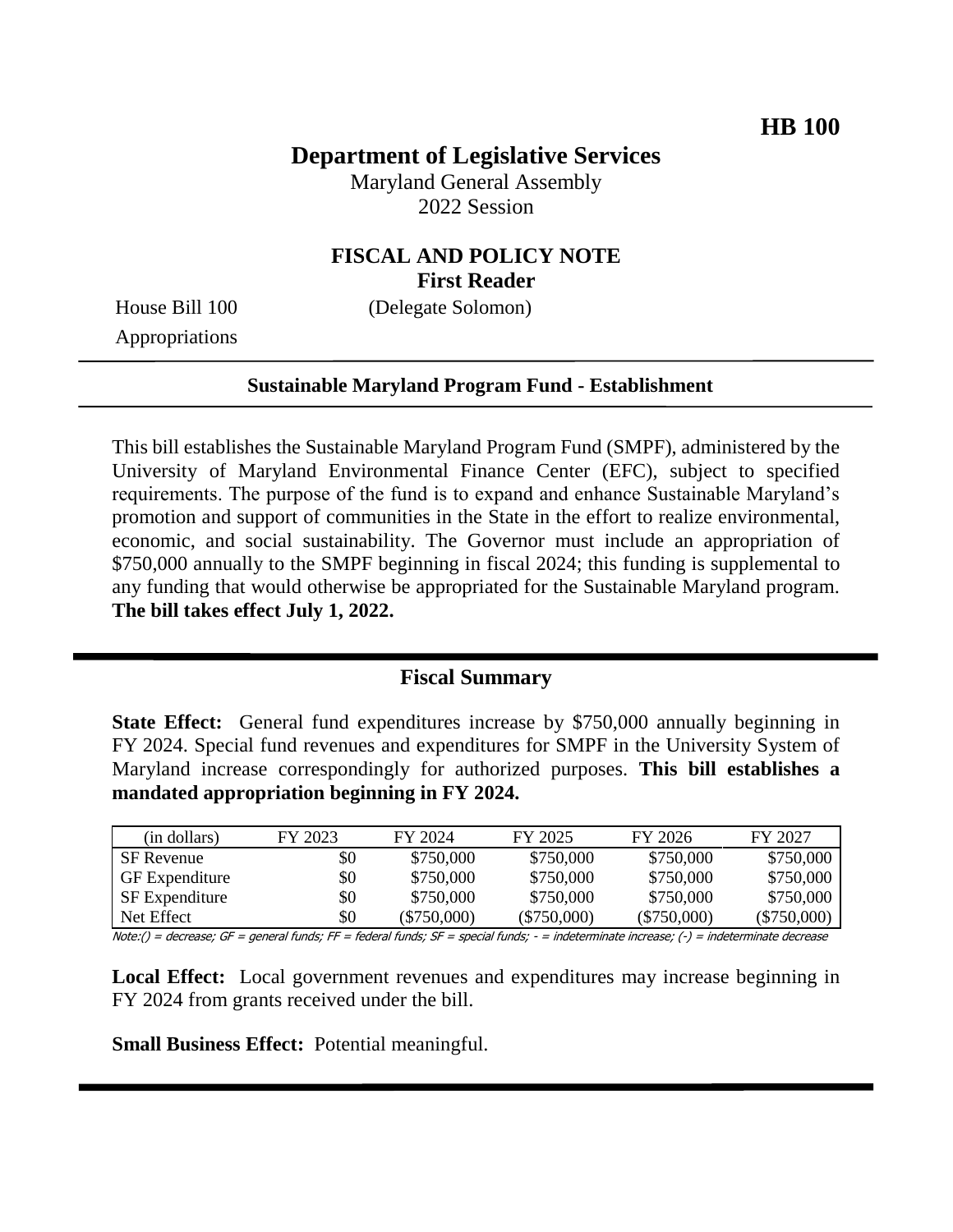## **Analysis**

**Bill Summary:** SMPF is established as a special, nonlapsing fund, consisting of money appropriated in the State budget, interest earnings, and any other money from any other source. Expenditures from the fund may be made only in accordance with the State budget. SMPF may be used only for:

- offering training and education to ensure communities are well informed on advances in sustainability science, policy, and practice;
- outreach and engagement to build local capacity and institutionalize sustainability efforts within communities, including specified events and activities;
- developing and expanding the Sustainable Maryland program;
- improving green community certification tiers with new strategies and actions;
- providing annual community innovation small grants to help communities pilot new innovative strategies;
- recognizing community efforts toward achieving green certification; and
- administrative expenses related to the Sustainable Maryland program.

**Current Law:** Sustainable Maryland is not established in State law. In practice, [Sustainable Maryland](https://sustainablemaryland.com/) is a collaborative effort between EFC at the University of Maryland, College Park Campus and the Maryland Municipal League.

**State/Local Fiscal Effect:** Consistent with the timing of the required mandated appropriation, general fund expenditures increase by \$750,000 annually beginning in fiscal 2024. Assuming funds are received and expended in the same fiscal year, special fund revenues and expenditures for SMPF increase correspondingly for authorized purposes; depending on how EFC chooses to use the funds, expenditures may support additional staff or provide grants to local governments, in addition to other authorized uses.

**Small Business Effect:** Small businesses may benefit from grants awarded from SMPF beginning in fiscal 2024, which may be meaningful for a particular small business.

# **Additional Information**

**Prior Introductions:** SB 737 of 2020 passed the Senate and was referred to the House Appropriations Committee, but no further action was taken. Its cross file, HB 1520, received a hearing in the House Appropriations Committee, but no further action was taken.

**Designated Cross File:** SB 14 (Senator Elfreth) - Education, Health, and Environmental Affairs.

HB 100/ Page 2